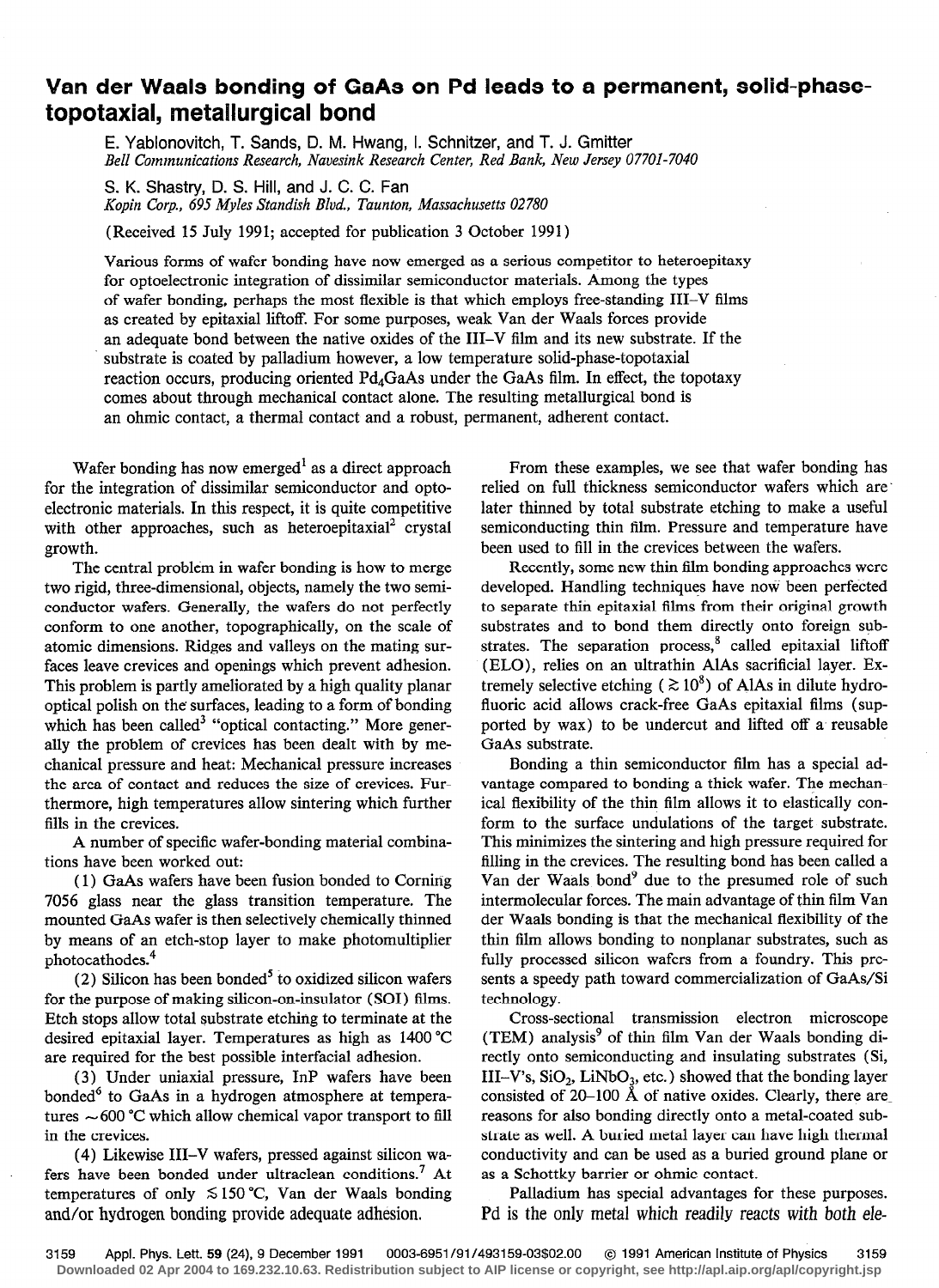

FIG. 1. In the "Van der Waals" bonding process a thin epitaxial film is married to a foreign substrate. After epitaxial liftoff by selective etching, the film is supported by Apiezon W, a wax-like material. The surface tension of de-ionized water acts initially to pull the film down onto the substrate. Then pressure must be applied so that most of the remaining water is absorbed in the lens tissue, leaving behind about one optical fringe thickness. This remaining trace of water scems to evaporate, leaving a permanent bond between film and substrate.

mental and compound semiconductors at low temperatures  $(5200 \degree C)$ . It will actually displace and disperse native oxide layers on the semiconductors, while resisting oxidation itself. The surface diffusivity of Pd on Pd is very high, allowing for significant mass transport at temperatures as low as room temperature. This fills in crevices, the major requirement for wafer bonding. Furthermore Pd layers are compatible with semiconductors up to temperatures  $\sim$  600 °C, and they can accommodate thermal stresses by plastic deformation of the metal. Therefore we may expect that a bond to a metallic surface will behave very differently from the type of Van der Waals bond to a semiconducting or insulating surface which has been studied $9$  previously.

We now review our Van der Waals bonding technique. Epitaxial liftoff (ELO) of the thin films takes place in dilute HF acid in a sealed beaker in a refrigerator at 0°C. After ELO, the acid is displaced by de-ionized (D.I.) water, and a foreign substrate is immersed in the beaker. The thin film, coated by wax (of trade name Apiezon W), is manipulated by a vacuum chuck and the initial bonding takes place without the EL0 film ever leaving the aqueous environment into which it had been born. We find that D.I. water is a very clean environment<sup>10</sup> for the initial bonding since it minimizes the dust particle contamination on the mating surfaces. The bulk of the water is now drained away, and the sample is placed in a press as shown in Fig. 1. A pressure of no more than 15,000 dyn per square millimeter is selected so as not to deform the wax supporting layer. The pressure is applied through a pad of lens tissue, which blots up the water as it is squeezed out between film and substrate. Through a transparent substrate we can see that only a single Newton's ring or optical fringe of water remains behind at this stage. Apparently the capillary tension of such a thin water layer balances the applied pressure.

The remaining optical fringe thickness of water disappears in a few hours. Ostensibly, surface tension forces pull



FIG. 2. A cross-section transmission electron micrograph of the metallurgical bond which develops between a GaAs film and a Pd-coated silicon substrate after Van der Waals bonding. In a solid phase reaction, taking place at  $\leq 200$  °C the Pd displaces the native oxide of GaAs forming topotaxially aligned Pd4GaAs, a metal. This metal-semiconductor bond is an ohmic contact, a thermal contact and a robust, permanent, adherent contact.

the water out to the edge of the film as it evaporates. The narrow diffusion path is seemingly adequate, since the volume which needs to diffuse out is exceptionally tiny. Only after this drying stage, which usually proceeds overnight, is the pressure released and the sample removed from the press. The wax is dissolved away in trichloroethylene, and the film on its new substrate is ready to be processed into GaAs devices, for example.

For the purposes of this paper however, the film is cross sectioned for TEM analysis. Previous TEM work' on insulators and semiconducting substrates has shown that the bonding layers consist of 20-100 A of native oxides. In the case of palladium coated substrates, however, the morphology is quite different as shown in Fig. 2, a TEM lattice image of an interface annealed at 200 "C for 30 min.

The ability of palladium to penetrate native oxides on semiconductor surfaces at low temperatures is a remarkable and technologically significant attribute. On GaAs, a deposited film of Pd diffuses through the typical native oxide layer at room temperature.<sup> $11-15$ </sup> The driving force for this diffusion, a solid-state topotaxial reaction forming the compound Pd<sub>x</sub>GaAs ( $x \sim 4$ , hexagonal, isostructural with  $Pd_2Si$ ),  $12-14$  results in the mechanical dispersion of the native oxide layer allowing complete coverage of the interface with the reaction product.<sup>11</sup> Kirkendall voids form in the unreacted Pd at the interface with  $Pd_4GaAs$ , a further indication that Pd is the dominant moving species. $<sup>11</sup>$ </sup>

The particular interface in Fig. 2 had been annealed at 200 "C, but the lattice image is very similar even when the annealing step is skipped. The native oxide appears to be displaced into Kirkendall voids which form  $\sim$  200 Å below the GaAs/Pd4GaAs interface, below the field of view in Fig. 2. For a sample simply allowed to stand at room temperature for 3 months, the Pd,GaAs layer was found to be 60-A thick. These observations are similar to those expected for a Pd film vapor deposited onto a GaAs sub-